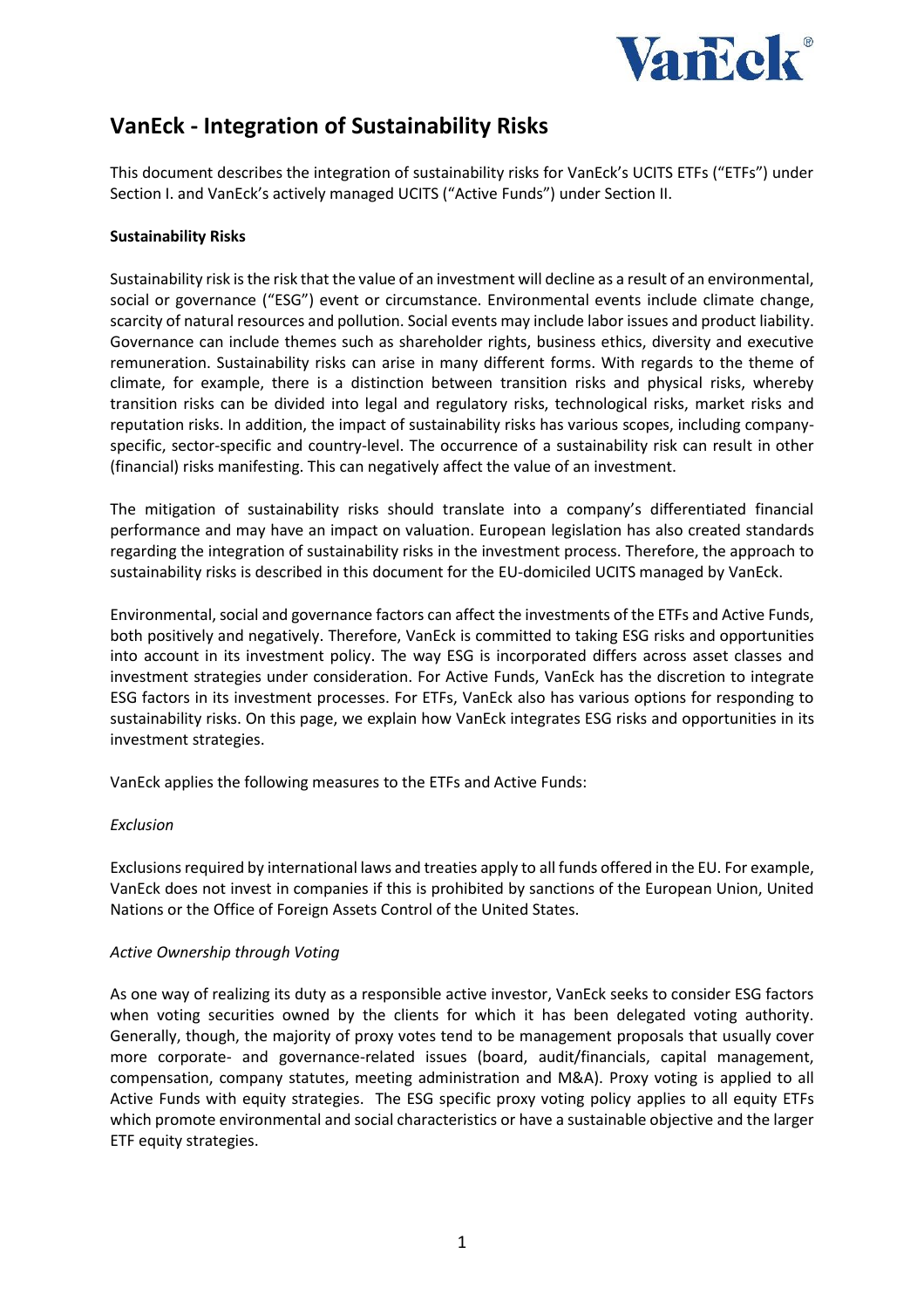

## **I. Approach for ETFs**

The integration of sustainability risks for passive strategies is based on the relevant index methodology. In principle, funds with a passive investment policy aim to replicate the index as closely as possible. If the relevant index has no specific sustainability characteristics, neither does the passive fund.

For several of the indices used by VanEck, sustainability risks are reflected in their composition by means of applying an ESG screening. Depending on the index, the screening can consist of one or more elements such as screening for activities in controversial sectors, sustainability factors based on ESG scores, carbon footprint, violations of UN Global Compact principles concerning human rights, labor rights, anti-bribery, biodiversity and environmental pollution. Companies are screened on a periodic basis. Companies no longer satisfying the requirements are replaced. Detailed information on how ESG factors and ESG-based exclusions are applied and what data are used to conduct the related screenings and checks is available in the ETFs' relevant Index Guides and Benchmark Statements.

VanEck may actively engage with index providers to increase the sustainability profiles of their indices.

## **II. Approach for Active Funds**

VanEck incorporates sustainability risks and opportunities in investment decisions for the actively managed funds through product-specific ESG integration and engagement efforts.

#### *ESG Integration*

Financially material ESG factors are integrated into the investment process. This means ESG issues can affect target prices, the fundamental assessment of a company or country and/or the portfolio construction methodology. For VanEck's active equity and bond strategies, sustainability risks are integrated into the evaluation process for the investments at the moment of decision-making and during continuous monitoring. ESG practices can give an indication of an investment's medium- to long-term performance. VanEck assesses ESG risks and opportunities by conducting research on investee companies, corporates and governments. ESG factors are assessed by looking for both negative proscription and positive progression. In cases where it seems warranted, the valuation model for a company may incorporate a higher discount rate or additional estimated future costs to account for certain ESG risk factors. In contrast, future growth estimates for a company may reflect higher growth opportunities opened up by ESG factors. External resources such as ISS, Refinitiv, Bloomberg ESG, in-depth research and global issuer analysis from Glass Lewis and third-party sell-side research are used. The method of ESG integration differs across asset classes and is described below:

#### - **VanEck Emerging Markets Equity UCITS**

Given VanEck's bottom-up, fundamental and research-driven approach to investing, ESG risks and opportunities are integrated into analysis as it pertains to an investment in an issuer. Prior to and during the investment period, the Investment Team assesses ESG factors by conducting fundamental and bottom-up research on the investee companies. Issuer analysis may include a consideration of fundamental and quantitative elements such as business model and its sustainability, revenue and costs (including capital expenditure (Capex)), financial position, capital structure, regulatory risk, among others. It may also involve qualitative and non-financial elements such as a company's approach and/or industry relative standing to ESG issues and consideration of sustainability risks. Companies that have a substantially lower ESG score than their peers in the same industry or on a portfolio level may not be shortlisted for investment by the fund.